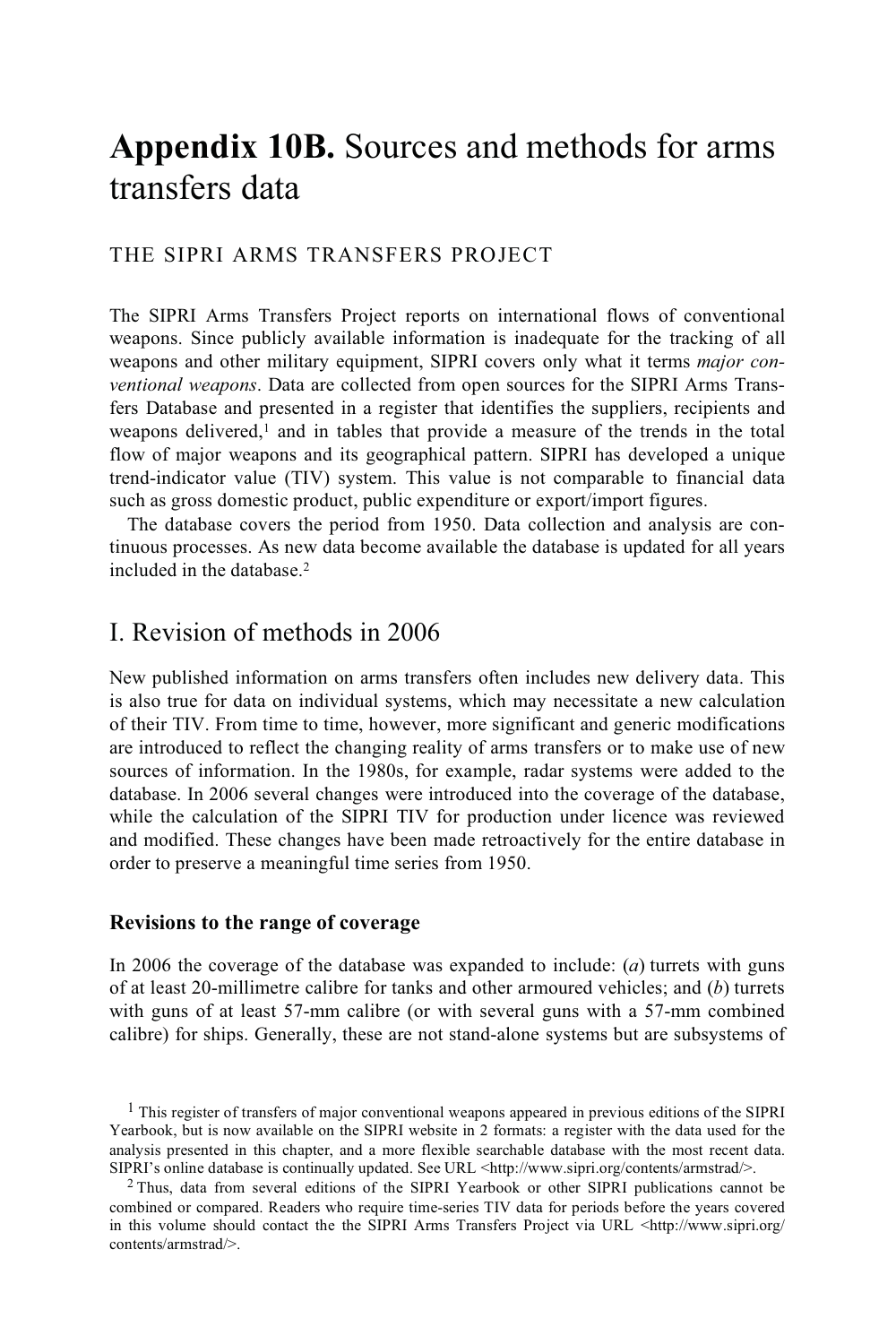platforms classified by SIPRI as 'major weapons'. In this respect they are similar to many of the radar systems added to the coverage in the 1980s.

These subsystems are only included when they are supplied from a country other than the supplier of the platform on which they are mounted. They are also included when used for the modernization of existing platforms. Generally, the number of items is derived from the number of platforms, but where available, exact numbers of ordered and delivered items are used. These subsystems are included because: they provide a more complete picture of arms transfer relations between suppliers and recipients; they are for the most part technically advanced systems and as such important (and often export controlled); and because major platforms are becoming more and more dependent on such components supplied from other countries. It also makes it possible to capture at least part of the trend for 'cooperative' weapons. They can be included because they are discrete items that can be identified from open sources as a specific 'measurable' component.

With regard to SIPRI's register, this means that additional information is available on some of the major components of conventional weapons. For the TIV tables the value of the platform would be reduced by the value of the components, and the TIV of the components would appear as coming from a supplier different to the supplier of the platform. Alternatively, in cases of components supplied for indigenous platforms, the TIV of the component would be listed where previously nothing would have been listed.

## **Revisions to the SIPRI trend-indicator value**

The SIPRI TIV for weapons produced under licence has been reviewed. While weapons are still listed separately in the register when the recipient is involved in their production, this involvement no longer affects the calculation of the TIV. The previous calculation of the percentage of input from the licenser was problematic and margins of error large, especially in cases with a high input.

# II. Selection criteria and coverage

### **Selection criteria**

SIPRI uses the term 'arms transfer' rather than 'arms trade' because the latter is usually associated with 'sale'. SIPRI covers not only sales of weapons, including manufacturing licences, but also other forms of weapon supply, such as aid and gifts.

The weapons transferred must be destined for the armed forces, paramilitary forces or intelligence agencies of another country. Weapons supplied to or from rebel forces in an armed conflict are included as deliveries to or from the individual rebel forces, identified under separate 'recipient' or 'supplier' headings. Supplies to or from international organizations are also included and categorized in the same fashion. In cases where deliveries are identified but it is not possible to identify either the supplier or the recipient with an acceptable degree of certainty, transfers are registered as coming from 'unknown' suppliers or going to 'unknown' recipients. Suppliers are termed 'multiple' only if there is a transfer agreement for weapons produced by two or more cooperating countries and if it is not clear which country will make the delivery.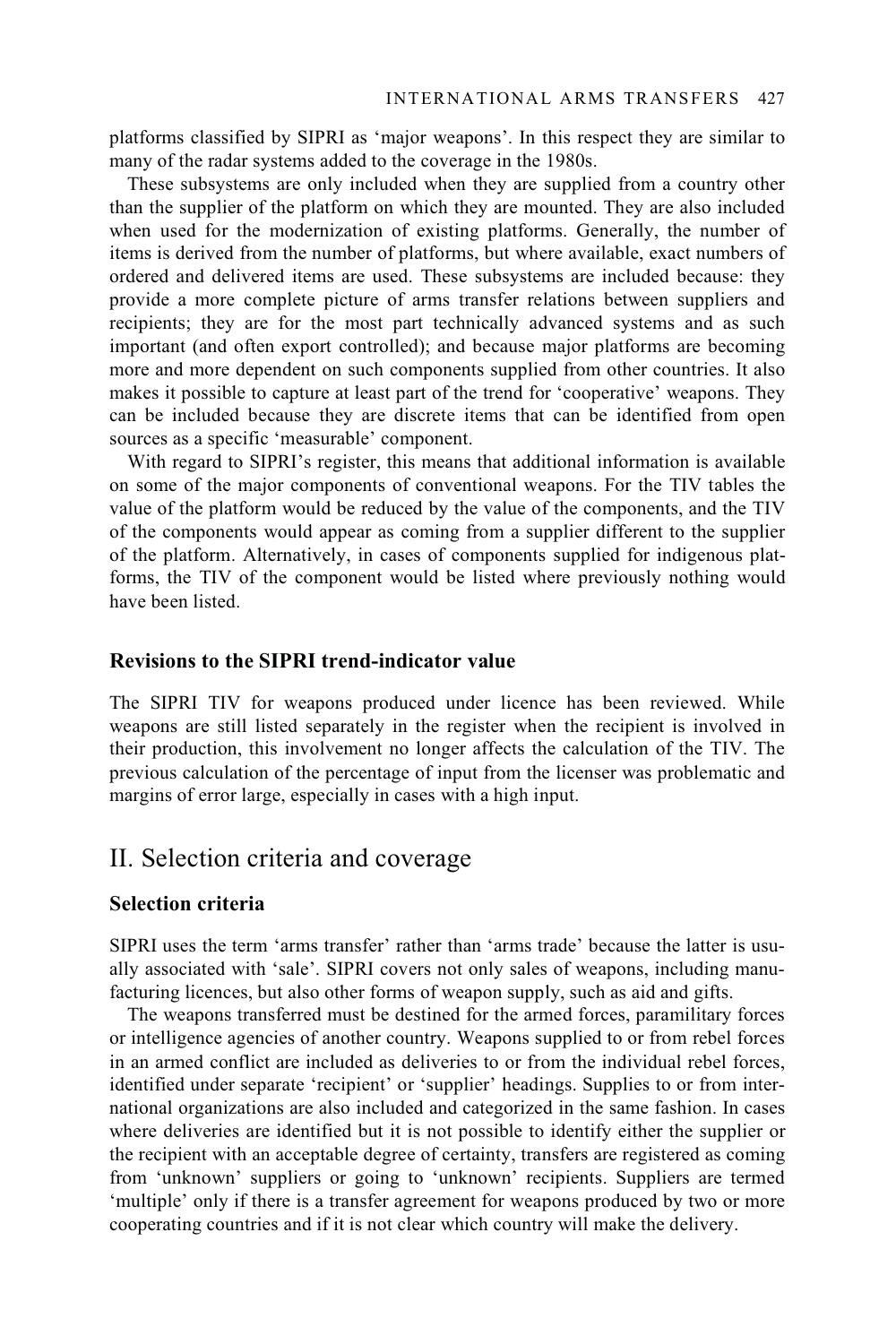#### 428 MILITARY SPENDING AND ARMAMENTS, 2006

Weapons must be transferred voluntarily by the supplier. This includes weapons delivered illegally—without proper authorization by the government of the supplier or the recipient country—but excludes captured weapons and weapons obtained from defectors. Finally, the weapons must have a military purpose. Systems such as aircraft used mainly for other branches of government but registered with and operated by the armed forces are excluded. Weapons supplied for technical or arms procurement evaluation purposes only are not included.

#### **Major conventional weapons: the coverage**

SIPRI covers only what it terms *major conventional weapons*, defined as:

1. *Aircraft*: all fixed-wing aircraft and helicopters, including unmanned reconnaissance/surveillance aircraft, with the exception of microlight aircraft, powered and unpowered gliders and target drones.

2. *Armoured vehicles*: all vehicles with integral armour protection, including all types of tank, tank destroyer, armoured car, armoured personnel carrier, armoured support vehicle and infantry fighting vehicle. Only vehicles with very light armour protection (such as trucks with an integral but lightly armoured cabin) are excluded.

3. *Artillery*: naval, fixed, self-propelled and towed guns, howitzers, multiple rocket launchers and mortars, with a calibre equal to or above 100 mm.

4. *Sensors*: (*a*) all land-, aircraft- and ship-based active (radar) and passive (e.g. electro-optical) surveillance systems with a range of at least 25 kilometres, with the exception of navigation and weather radars, (*b*) all fire-control radars, with the exception of range-only radars, and (*c*) Anti-submarine warfare and anti-ship sonar systems for ships and helicopters. In cases where the system is fitted on a platform (vehicle, aircraft or ship), the register only notes those systems that come from a different supplier from that of the platform.

5. *Air defence systems*: (*a*) all land-based surface-to-air missile (SAM) systems, and (*b*) all anti-aircraft guns with a calibre of more than 40 mm. This includes selfpropelled systems on armoured or unarmoured chassis.

6. *Missiles*: all powered, guided missiles and torpedoes with conventional warheads. Unguided rockets, guided but unpowered shells and bombs, free-fall aerial munitions, anti-submarine rockets and target drones are excluded.

7. *Ships*: (*a*) all ships with a standard tonnage of 100 tonnes or more, and (*b*) all ships armed with artillery of 100-mm calibre or more, torpedoes or guided missiles, with the exception of most survey ships, tugs and some transport ships.

8. *Engines*: (*a*) engines for military aircraft, for example, combat-capable aircraft, larger military transport and support aircraft, including helicopters; (*b*) engines for combat ships, such as fast attack craft, corvettes, frigates, destroyers, cruisers, aircraft carriers and submarines; (*c*) engines for most armoured vehicles—generally engines of more than 200 horsepower output. In cases where the system is fitted on a platform (vehicle, aircraft or ship), the register only notes those systems that come from a different supplier from the supplier of the platform.

9. *Other*: (*a*) all turrets for armoured vehicles fitted with a gun of at least 20-mm calibre or with guided anti-tank missiles, (*b*) all turrets for ships fitted with a gun of at least 57-mm calibre, and (*c*) all turrets for ships fitted with multiple guns with a combined calibre of at least 57 mm. In cases where the system is fitted on a platform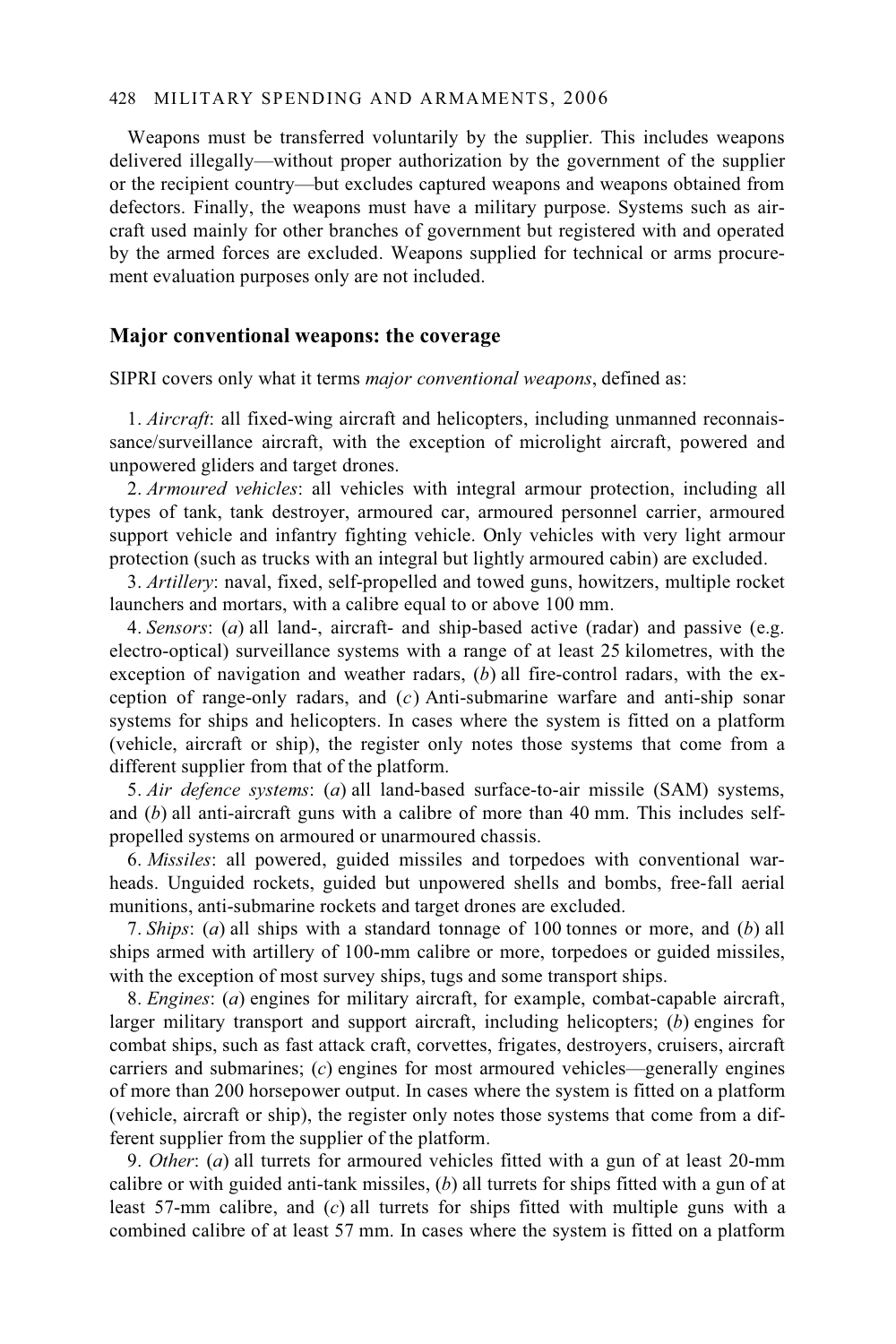(vehicle or ship), the register only notes those systems that come from a different supplier from the supplier of the platform.

The statistics presented refer to transfers of weapons in these nine categories only. Transfers of other military equipment—such as small arms and light weapons, trucks, artillery under 100-mm calibre, ammunition, support equipment and components, as well as services or technology transfers—are not included.

## III. The SIPRI trend indicator

The SIPRI system for the valuation of arms transfers is designed as a trend-measuring device. It allows the measurement of changes in the total flow of major weapons and its geographical pattern. The trends presented in the tables of SIPRI trend-indicator values are based only on actual deliveries during the year or years covered in the relevant tables and figures, not on orders signed in a year.

The TIV system, in which similar weapons have similar values, shows both the quantity and quality of the weapons transferred—in other words, it describes the transfer of military resources. It does not reflect the financial value of (or payments for) weapons transferred. This is impossible for three reasons. First, in many cases no reliable data on the value of a transfer are available. Second, even if the value of a transfer is known, in almost every case it is the total value of a deal, which may include not only the weapons themselves but also other items related to these weapons (e.g. spare parts, armament or ammunition) as well as support systems (e.g. specialized vehicles) and items related to the integration of the weapon in the armed forces (e.g. training, or software changes to existing systems). Third, even if the value of a transfer is known, important details about the financial arrangements of the transfer (e.g. credit or loan conditions and discounts) are often unavailable.3

Measuring the military implications of transfers would require a concentration on the value of the weapons as a military resource. Again, this could be done from the actual money values of the weapons transferred, assuming that these values generally reflect the military capability of the weapon. However, the problems listed above would still apply (e.g. a very expensive weapon may be transferred as aid at a 'zero' price, and therefore not show up in financial statistics, but still be a significant transfer of military resources). The SIPRI solution is a system in which military resources are measured by including an evaluation of the technical parameters of weapons. The purpose and performance of a weapon are evaluated, and it is assigned a value in an index that reflects its value as a military resource in relation to other weapons. This can be done under the condition that a number of benchmarks or reference points are established by assigning some weapons a fixed place in the index, thus forming its core. All other weapons are compared to these core weapons.

In short, the process of calculating the SIPRI TIV for individual weapons is as follows. For a number of weapon types it is possible to find the average unit acquisition price in open sources. It is assumed that such real prices roughly reflect the military resource value of a system. For example, a combat aircraft bought for \$10 million may be assumed to be a resource twice as great as one bought for

<sup>&</sup>lt;sup>3</sup> It is possible to present a very rough idea of the economic factors from the financial statistics now available from most arms-exporting countries. However, most of these statistics lack sufficient detail.